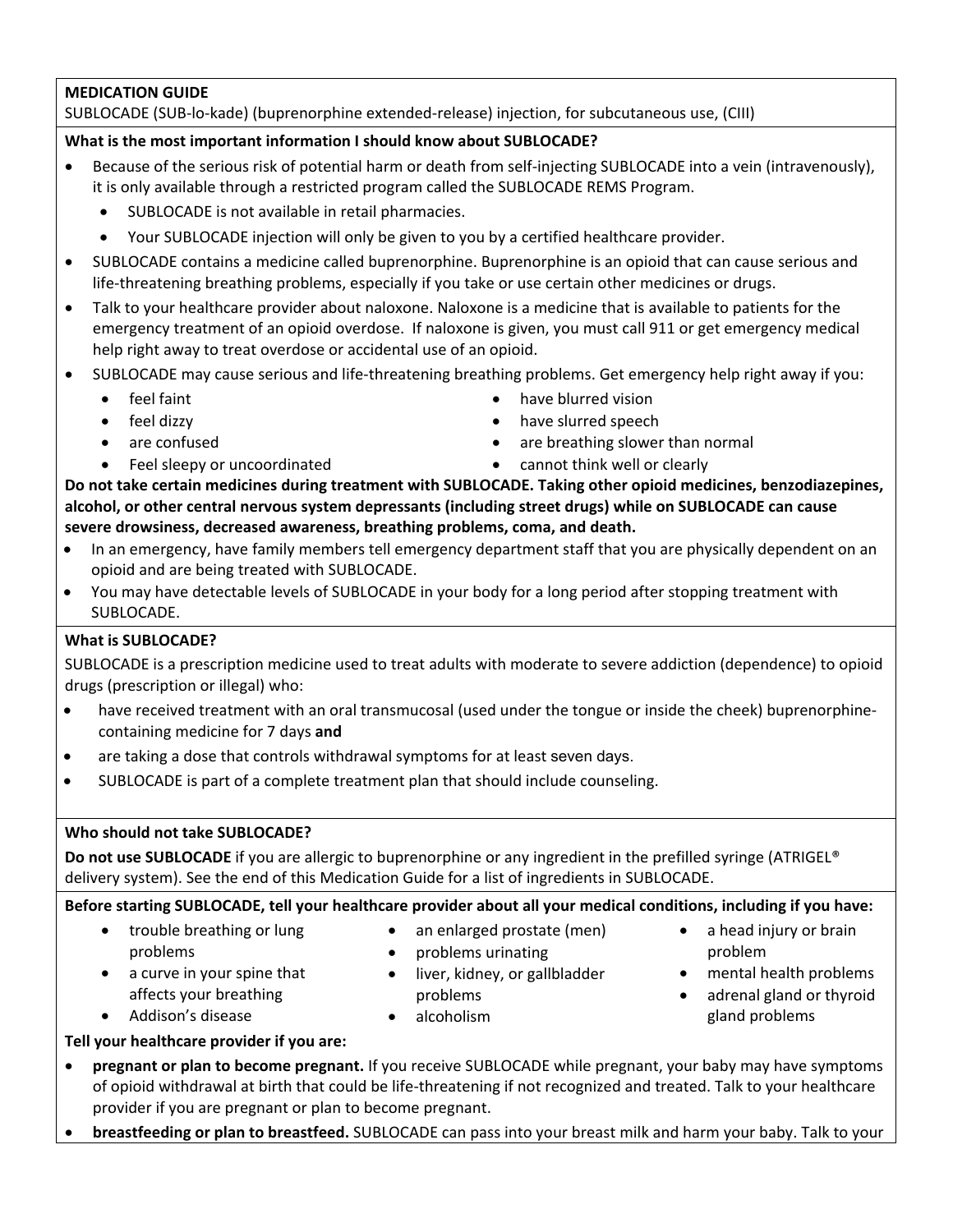healthcare provider about the best way to feed your baby during treatment with SUBLOCADE. Monitor your baby for increased drowsiness and breathing problems if you breastfeed during treatment with SUBLOCADE.

**Tell your healthcare provider about all the medicines you take, including** prescription and over‐the‐counter medicines, vitamins and herbal supplements.

### **How will I receive SUBLOCADE?**

- You will receive SUBLOCADE by your healthcare provider as an injection just under the skin (subcutaneous) of your stomach (abdomen). You will receive SUBLOCADE monthly (with at least 26 days between doses).
- SUBLOCADE is injected as a liquid. After the injection, SUBLOCADE changes to a solid form called a depot. The depot may be seen or felt as a small bump under your skin at the injection site on your abdomen for several weeks. The depot will get smaller over time.
- Do not try to remove the depot.
- Do not rub or massage the injection site.
- Try not to let belts or clothing waistbands rub against the injection site.
- If you miss a dose of SUBLOCADE, see your healthcare provider to get your SUBLOCADE injection as soon as possible.

# **What should I avoid while being treated with SUBLOCADE?**

- **Do not drive, operate heavy machinery, or perform any other dangerous activities until you know how SUBLOCADE affects you.** Buprenorphine can cause drowsiness and slow reaction times. SUBLOCADE can make you sleepy, dizzy, or lightheaded. This may happen more often in the first few days after your injection and when your dose is changed.
- **You should not drink alcohol** or take prescription or over‐the‐counter medicines that contain alcohol during treatment with SUBLOCADE, because this can lead to loss of consciousness or even death.

# **What are the possible side effects of SUBLOCADE?**

# **SUBLOCADE can cause serious side effects, including:**

- **Trouble breathing.** Taking other opioid medicines, benzodiazepines, alcohol, or other central nervous system depressants during treatment with SUBLOCADE can cause breathing problems that can lead to coma and death.
- **Sleepiness, dizziness, and problems with coordination.**
- **Physical dependence.**
- **Liver problems**. Call your healthcare provider right away if you notice any of these symptoms:
	- your skin or the white part of your eyes turns yellow (jaundice)
- loss of appetite
- pain, aching, or tenderness on the right side of your stomach area
- dark or "tea-colored" urine
- light colored stools (bowel movements) nausea
	-
- Your healthcare provider should do blood tests to check your liver before you start and during treatment with SUBLOCADE.
- **Allergic reaction.** You may have a rash, hives, swelling of your face, wheezing, low blood pressure, or loss of consciousness. Call your healthcare provider or get emergency help right away.
- **Opioid withdrawal.** Call your healthcare provider right away if you get any of these symptoms:
	- shaking **goose** bumps
	- sweating more than normal **example in the system of the contract of the contract of the contract of the contract of the contract of the contract of the contract of the contract of the contract of the contract of the cont**
	- feeling hot or cold more than normal vomiting
	-
- 
- 
- runny nose muscle aches
- watery eyes
- **Decrease in blood pressure.** You may feel dizzy when you get up from sitting or lying down.
- **The most common side effects of SUBLOCADE include:**